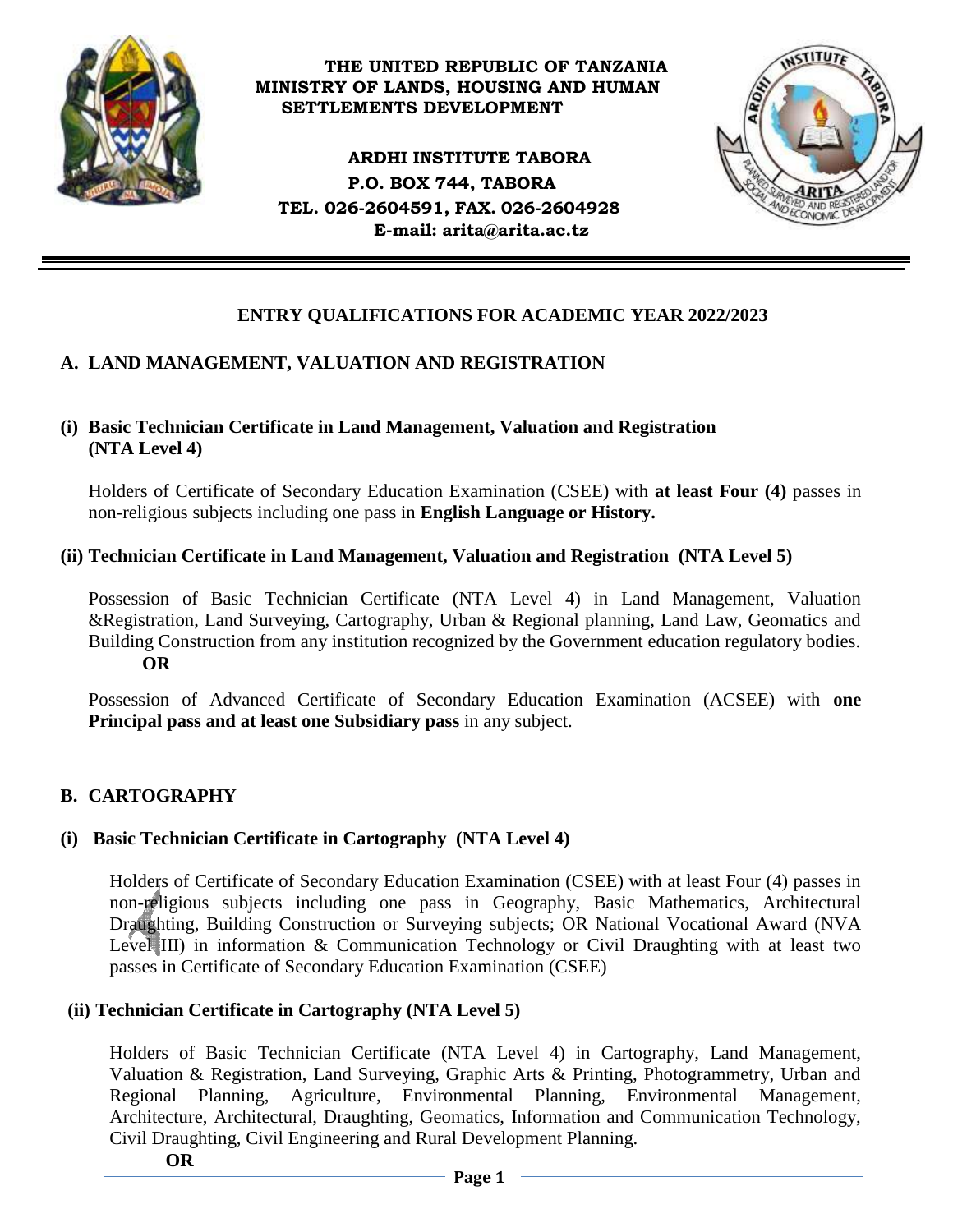Possession of an Advanced Certificates of Secondary Education Examination (ACSEE) with **at least one Principle pass and one Subsidiary pass** in Mathematics, Geography, Agriculture, Physics, Chemistry or Economics.

## **C. GRAPHIC ARTS AND PRINTING**

## **(i) Basic Technician Certificate in Graphic Arts and Printing (NTA Level 4)**

Holders of Certificate of Secondary Education Examination (CSEE) with at **least Four (4)** passes in non-religious subjects including one pass in Chemistry, Physics/Engineering Science OR National Vocational Award (NVA Level III) in Printing, Painting & Sign Writing, Information & Communication Technology and Pattern Making with at least two passes in Certificate of Secondary Education Examination (CSEE).

## **(ii) Technician Certificate in Graphic Arts and Printing (NTA Level 5)**

Holders of Basic Technician Certificate (NTA Level 4) in Cartography, Graphic Arts & Printing, Land Surveying, Land Management, Valuation & Registration, Photogrammetry, Urban and Regional Planning, Information and Communication Technology, Painting and Sign Writing, Graphic Design Architecture, Advertisement Design, Architecture

#### **OR**

Possession of an Advanced Certificates of Secondary Education Examination (ACSEE) with at **least one principle pass and one subsidiary pass** in Physics, Chemistry, Geography, Mathematics, Agriculture, Biology or Economics.

## **D. GEOGRAPHICAL INFORMATION SYSTEM (GIS)**

## (i) **Basic Technician Certificate in Geographical Information System (NTA Level 4)**

Holders of a Certificate of Secondary Education Examination (CSEE) with a minimum of **four passes;** except religious subjects; **two (2)** of the passes should be either in Geography, Mathematics, Physics or Chemistry subjects.

## (ii) **Technician Certificate in Geographical Information System (NTA Level 5)**

Holders of a Basic Technician Certificates (NTA Level 4) in Geographical Information System, Cartography, Land Management, Valuation and Registration, Land Surveying, Photogrammetry, Geoinformatics, Environmental Planning/Management, Geomatics, Information & Communication Technology and Computer Science from any institution recognized by the Tanzania government education regulatory bodies

## **OR**

Possession of an Advanced Certificate of Secondary Education Examination (ACSEE) with **one** principal pass in **Mathematics, Geography**, **Biology**, **Physics** or **Chemistry** and at least **one**  subsidiary pass in any subject.